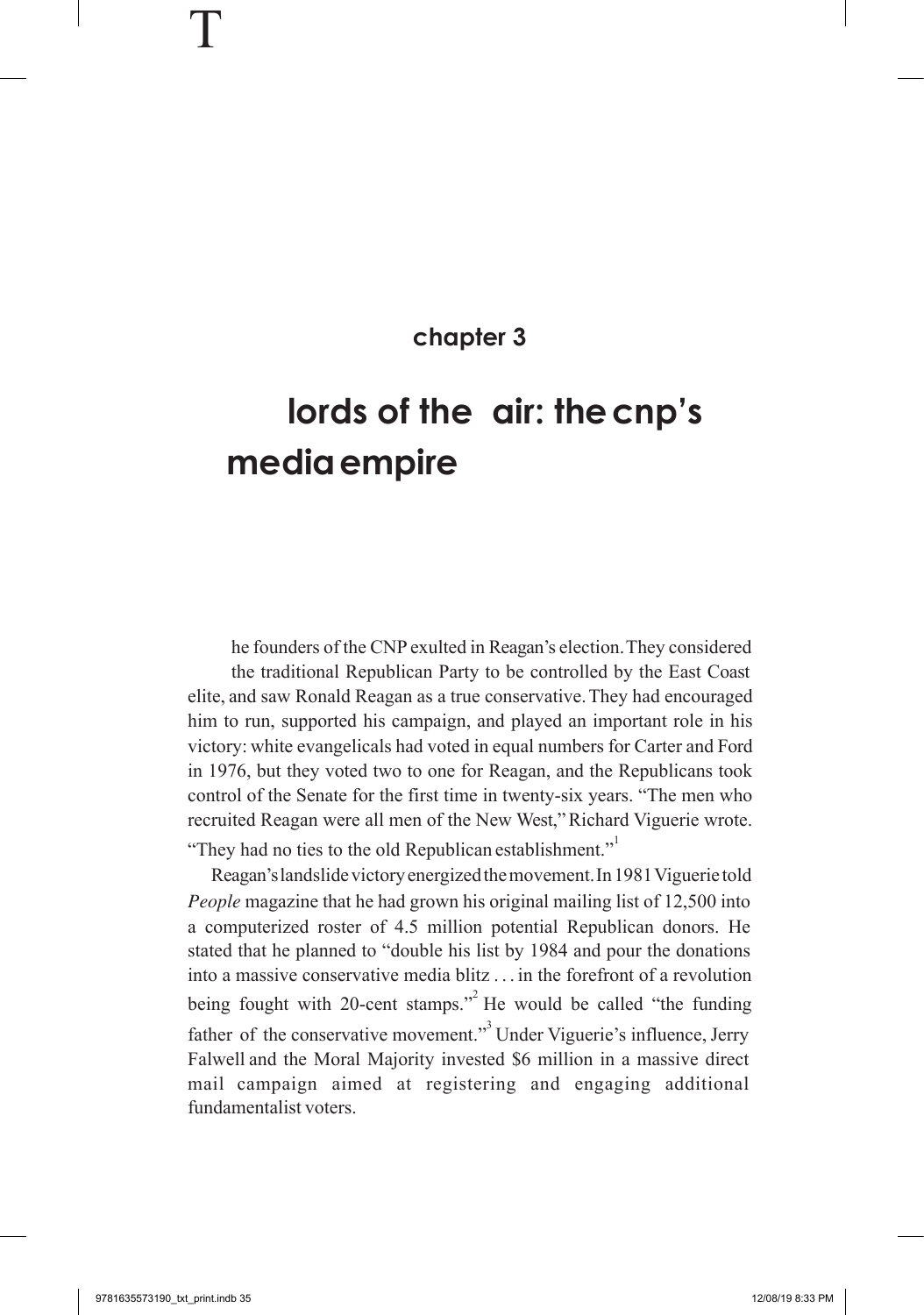But the founders of the CNP understood that their ultimate victory depended on a fully integrated strategy that controlled their messaging from creation to distribution.Viguerie's experiments in direct mail showed them the impact of targeting an audience. Now they followed Viguerie's lead in bypassing the national news media and started building a media empire composed of sympathetic outlets. They started expanding to new platforms—cable, satellite, internet, mobile—as the regulatory environment and technology evolved.

The history of U.S. media tends to focus on East Coast institutions: the great urban newspapers and magazines, public broadcasting, and the three major networks. The networks made a point of hiring announcers with midwestern and southwestern accents, but they answered to the Boston-Washington corridor.

In the hinterlands, a parallel universe of media bloomed. Thousands of daily newspapers served communities with hometown news, public notices, and local advertising. The same was true of local broadcasting outlets. During World War II, Middle Americans turned to outlets such as *Life* magazine and CBS for reports from the front, but they found their hometown heroes in the local paper.

Radio played a different role in rural America from its role in the coastal cities.It was affordable, accessible, and easy to integrate into everyday life. People who couldn't afford magazine subscriptions gathered around the radio to hear the news. Most stations were locally owned and locally oriented. Announcers read the national news off the wires, but they were sure to include high school football scores.

In my father's hometown of Clay Center,Nebraska, broadcasting arrived with Old Trusty, a company that manufactured copper incubators for hatching chicks.In 1926 Old Trusty's founder, Manander M.Johnson, "The Incubator Man," launched KMMJ, the local radio station bearing his initials, to market his products to farmers across the region. It was one of the first commercial radio stations in the area.

Performers from local schools and churches filled the airtime. My Swedish great-grandfather's gospel quartet sang favorites like "Telephone to Glory" and "There Is a Fountain Filled with Blood." "Johnson's Radio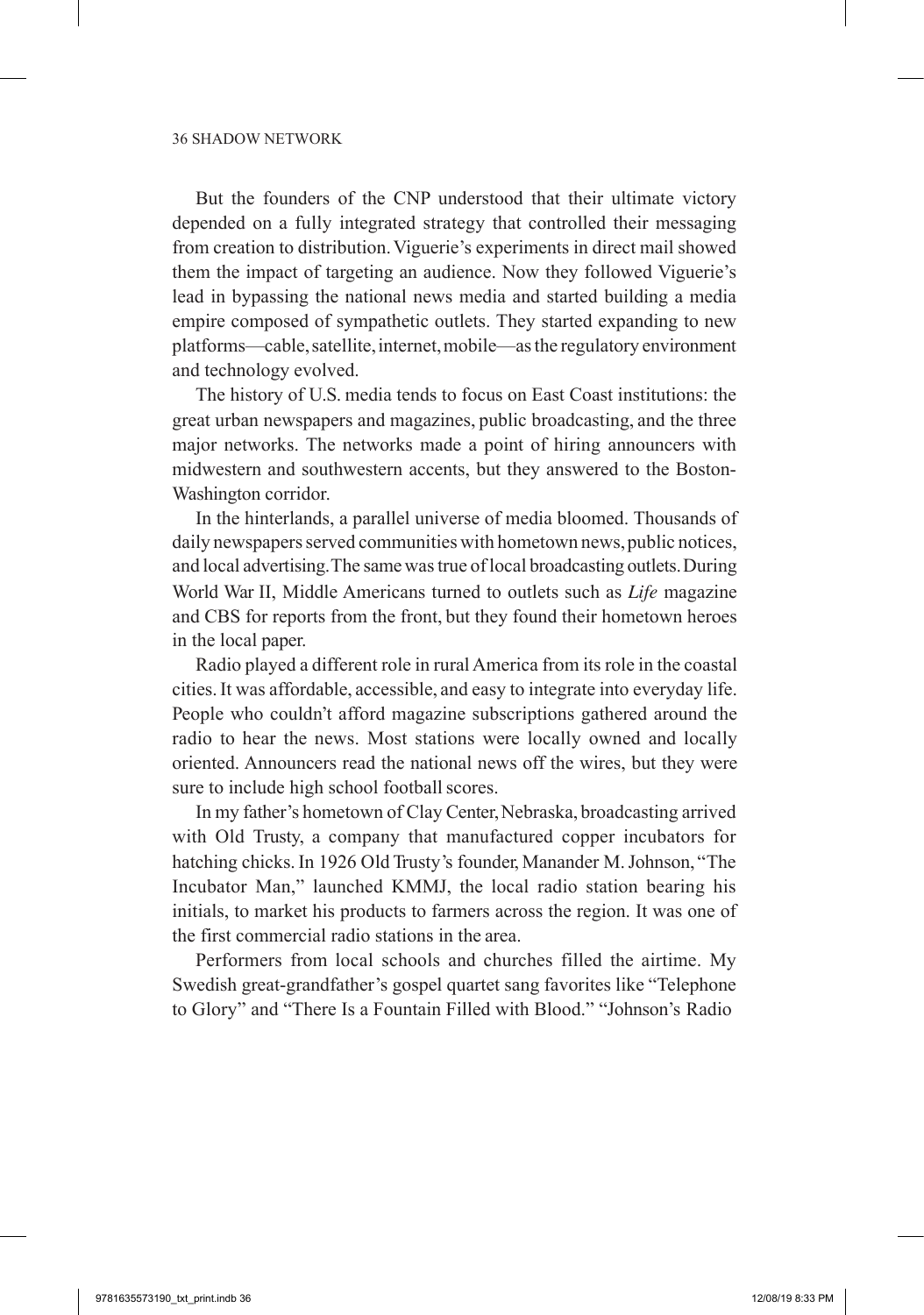Visitor Monthly"offered listeners photos of local artists "Emmett Kinney, Harmonica" and "Ralph Snoddy, Xylophone."<sup>4</sup> In 1939, battered by the Great Depression, the station was sold and moved to Nebraska's "Third City" of Grand Island, just in time for the war years, when everyone hungered for news from overseas.

But times changed, and the radio market changed with it. Like many other stations, KMMJ joined the fundamentalist choir. In 2008 it was acquired by the Praise Network, adopting the motto "Keeping your Mind on the Message of Jesus," and reverting to gospel music. Its talk shows featured CNP affiliates David Barton, a Christian nationalist; and David Jeremiah, the fire-and-brimstone preacher who succeeded Tim LaHaye as pastor at his California church. Of Nebraska's 220 radio stations, at least 50 are religious, and many belong to members of the CNP.By comparison, the state has only eleven NPR stations. Crossing the Great Plains, a driver can go for miles without a public radio signal, but he'll never be far from fundamentalist broadcasting—or messaging inspired by the CNP.

Media played a critical role in the CNP agenda.It was well and good for Weyrich, Viguerie, and Blackwell to recruit millions of evangelical voters. But they needed a way to reach them that complemented their pastors' sermons, not encroached on them.

The movement's media saga began in 1972, in the CNP's prehistory, when two future members acquired a radio station in Bakersfield, California, two hours north of Los Angeles. It was a fitting birthplace for their empire, reflecting the life of the migrants from Texas, Louisiana, and Oklahoma who began arriving in the 1880s to work in the oil fields. Bakersfield was the site of multiple lynchings in the late nineteenth century, and the Ku Klux Klan took over the city government in the 1920s.

In *The Grapes of Wrath* the Joad family, fleeing the Dust Bowl from Sallisaw,Oklahoma, buried Granma and tangled with vigilantes in Bakersfield. Nearby Oildale was called "Little Oklahoma"—the birthplace of Merle Haggard, the son of Okies from Checotah. Haggard's hit "Okie from Muskogee"was based on a secondhand memory.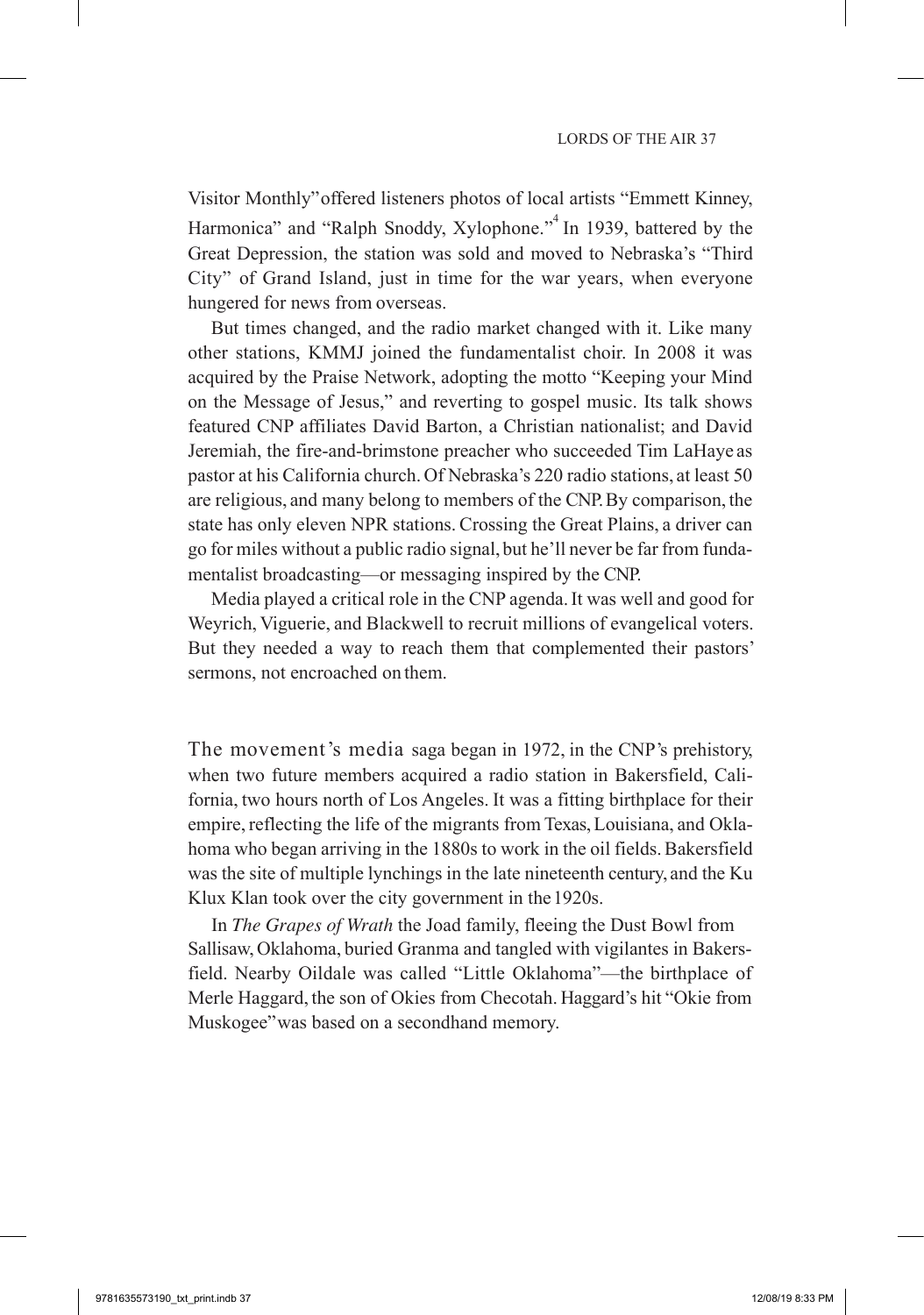Stuart Epperson wasn't an Okie, but he knew the tunes. He grew up on a tobacco farm in Ararat, Virginia, where his grandmother worked as midwife and his father moonlighted as an undertaker.<sup>5</sup> He got his start in broadcasting as a ten-year-old, reading Bible verses on a radio station set up by his brother who worked for the Naval Research Station during World War II on walkie-talkie and radar technology.<sup>6</sup> As a teenager Stuart Epperson drove a jalopy for his brother's moonshine business, but once his brother was sent to prison, Epperson got religion.<sup>7</sup> He studied broadcasting at Bob Jones University, and following graduation he married the sister of his fellow Bob Jones graduate Edward Atsinger III. Not long after, Epperson and his new wife joined Atsinger in California.<sup>8</sup>

The brothers-in-law brought a creative solution to a nagging problem. The radio business was in a state of flux, as popular music genres wildly multiplied and stations swapped out formats in search of a winning formula. Among the losers were ministers who paid local stations to broadcast their services, usually landing at the outer reaches of the AM dial. Epperson believed in the future of FM, a relatively new platform that was still scarce in the South and the West.

In 1973 Epperson and Atsinger launched a small FM radio station in Oxnard, northwest of LosAngeles, basing it on a new business model.They sold the local clergy on their station as a fundamentalist alternative to the secular noise on the rest of the dial. They oriented their programming to fundamentalist audiences, with sermons, call-in shows, and religious music, charging their religious customers substantial fees to carry their message to larger FM markets.<sup>9</sup>

In 1977 Epperson and Atsinger went for broke, mortgaging their houses and unloading their nonreligious stations to acquire stations in big-city markets from San Francisco to Staten Island. They named their company Salem,in reference to a biblical name for Jerusalem.

They had a social agenda as well as a profit motive.Epperson explained that Salem Radio was designed to counter "secular humanism" by building "a platform for the best communicators to communicate biblical truth."<sup>10</sup> "Biblical values" became the rallying cry for an entire movement, which divided the world into a Manichean cosmology."Good"applied to those who adhered to a literal interpretation of the Bible and rejected homosexuality,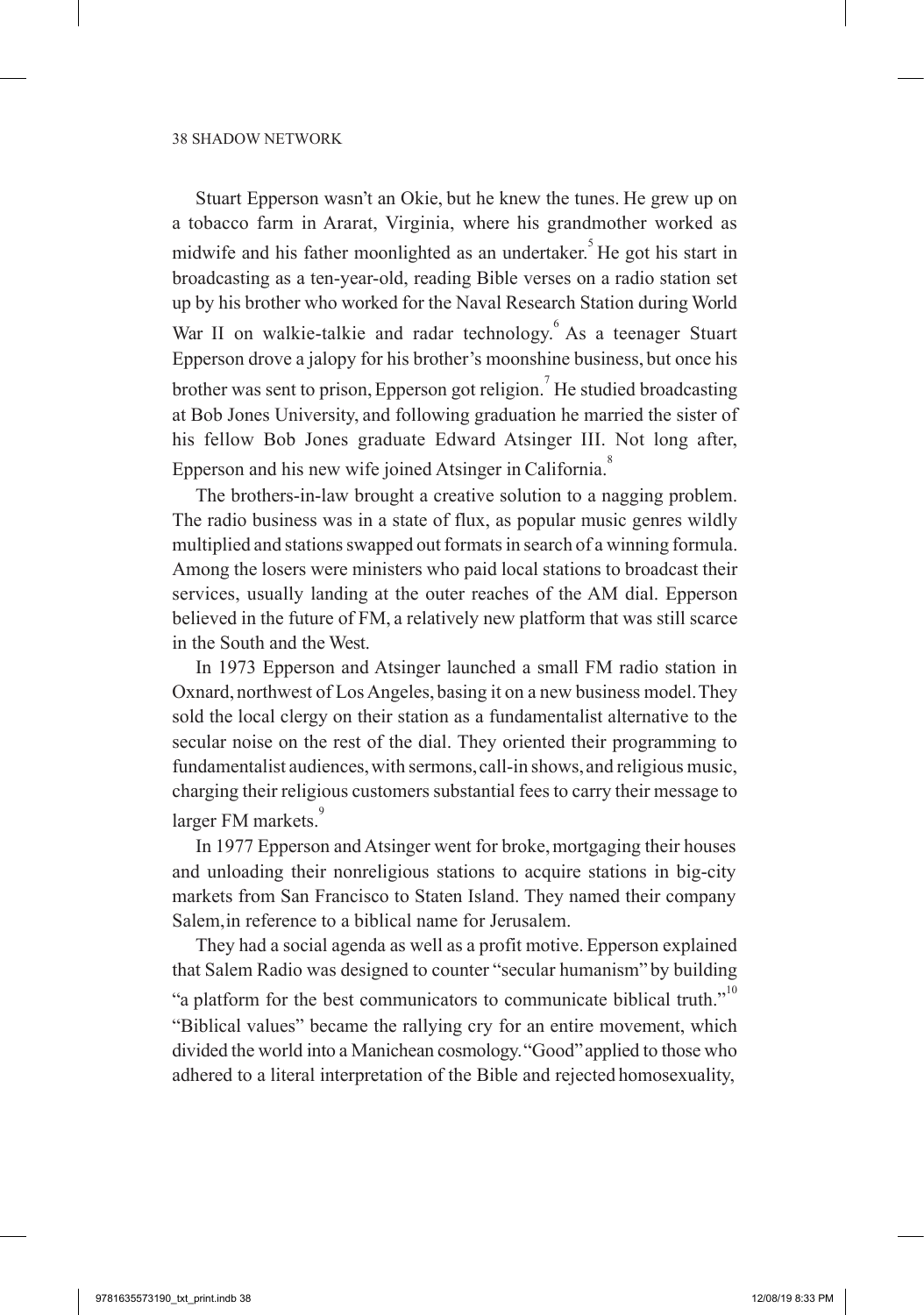abortion, and feminism. "Evil" was anyone who disagreed on principle. Everyone else was a candidate for proselytization. Broadcasting was the most powerful tool to date. It's not clear exactly when Epperson and Atsinger joined the Council for National Policy, but by 2014 Epperson was president and Atsinger was a member of the board of governors.<sup>11</sup> Salem became a linchpin of the CNP's media outreach.

Epperson and Atsinger benefited from the religious dynamics of the 1970s.<sup>12</sup> As rural Americans migrated to cities, they flocked to the congregations of traditional churches like First Baptist Dallas and Southern California's Saddleback Church.Many of these mushroomed into megachurches (defined as Protestant churches with a weekly attendance of over two thousand). Their preachers, whose predecessors once thundered their sermons in tent revivals, now turned to massmedia.

Megachurches existed across the country, but they were largely a southern and southwestern phenomenon; of the twenty-five largest churches in America, the vast majority are in the Sun Belt and the Old South.<sup>13</sup> They also provided important platforms for Southern Baptists and other fundamentalist denominations.The megachurches did not speak with one voice. The largest cohort were nondenominational: some of these were unaffiliated Pentecostal congregations, and many were proponents of the "Prosperity Gospel." This creed held that godliness, in the form of giving money to the church, led to financial gain on earth. The second largest cluster of megachurches corresponded to the Southern Baptists. Other fundamentalist sects accounted for the rest.

The megachurch phenomenon aroused some criticism.Author James B. Twitchell wrote, "Clearly, they have done to churching what Wal-Mart did to merchandising. They are the low-cost deliverer of salvation."<sup>14</sup> But megachurches also served an important purpose, offering mobile Americans an instant form of community. At the same time they created a seedbed for conservative activists.

Conservatives, evangelicals, and media: it was a perfect convergence of interests. The architects of the Council for National Policy, Paul Weyrich and Richard Viguerie, wanted to activate millions of unengaged evangelical voters to advance their takeover of the Republican Party. Pastors sought ways to increase their followers, their influence, and their revenues. The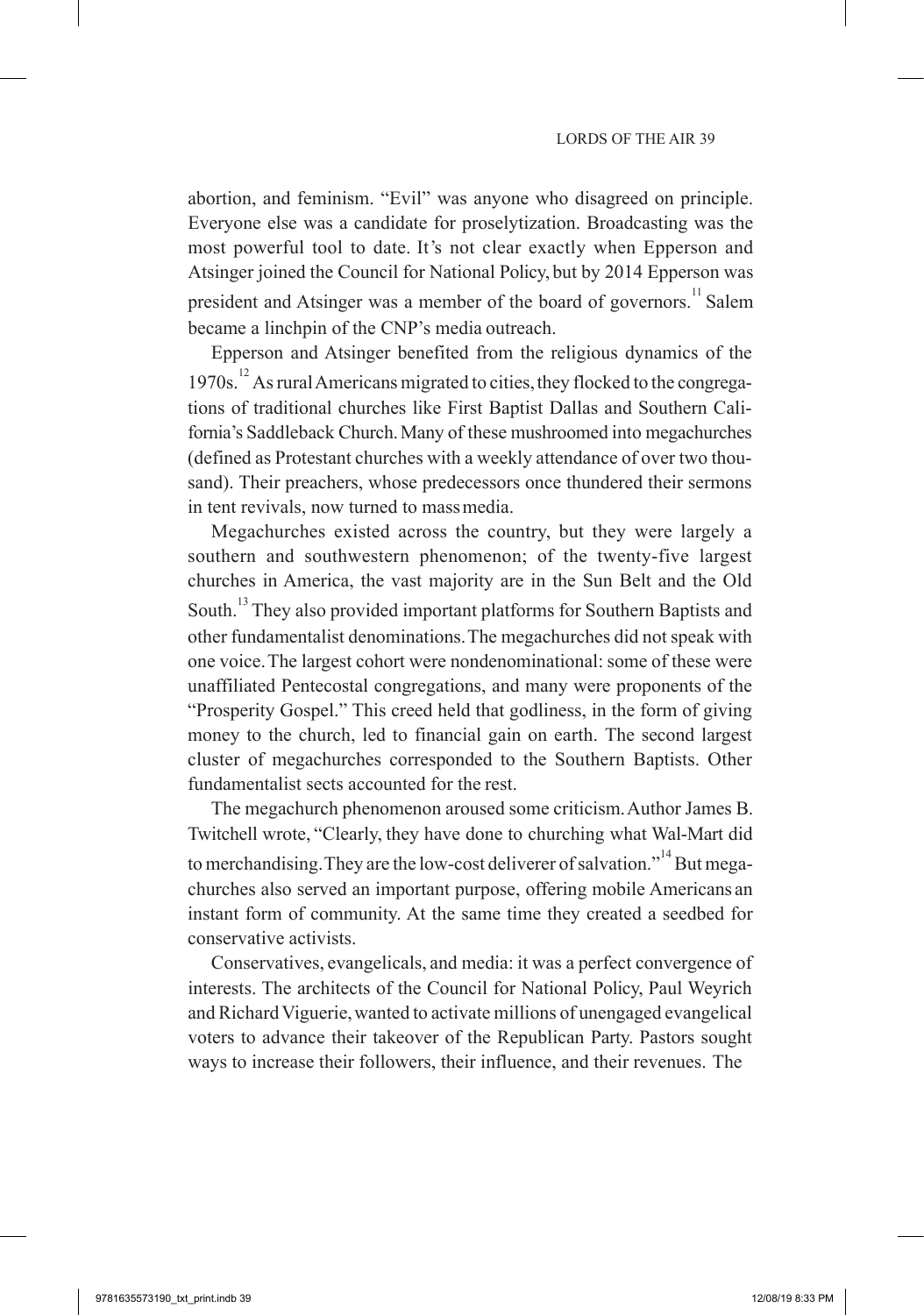broadcasters pursued profits by selling airtime to their fundamentalist clientele and leveraging political interests.

Richard Viguerie developed a formula for candidates that he called "the Four Horsemen of Marketing: 1. Position (find a hole in themarketplace). 2. Differentiation 3. Benefit. 4. Brand (it's what makes you singular or unique)."<sup>15</sup> Conveniently, Salem's broadcasting business also met Viguerie's marketing requirements at the same time it provided an important platform for his agenda.

Salem found a new way to monetize religion. Other radio outlets depended on advertising for 95 percent of their revenue, subject to the state of the economy. Less than half of Salem's revenue came from traditional advertising; most of it came from selling blocks of time to scores of religious organizations that solicited contributions from the listenership.<sup>16</sup> Over time, the definition of "religious"customers evolved to encompass partisan organizations tied to the Council for National Policy.

One of Salem's earliest and most durable partnerships was with another early member of the CNP, the fundamentalist psychologist James Dobson, who hosted a radio program called *Focus on the Family*.ALouisiana native, Dobson was the scion of ministers from the Church of the Nazarene, a small Pentecostal sect that spun off in the early twentieth century. He was a true son of the Bible Belt, born in Louisiana and educated in Oklahoma, Texas, and Southern California.

Evangelicals tended to distrust psychology, but Dobson embraced the field as his calling, earning his doctorate from the University of Southern California.Visitors to pediatricians'offices in the Southwest can find racks of Dobson's publications in the waiting room, covering topics ranging from the dangers of working mothers to the benefits of "discipline." The only question regarding corporal punishment, Dobson wrote, was whether a parent uses a hand or an object when he strikes his child. "The reason I suggest a switch or a paddle,"he argued,"is because the hand should be seen as an object of love—to hold,pat,hug or caress."He added that "the spanking should be of sufficient magnitude to cause the child to cry genuinely."

Dobson took similarly harsh stands against homosexuality, abortion, and pornography, clinging to positions that were increasingly discredited by the medical establishment.He claimed that "no credible scientific research has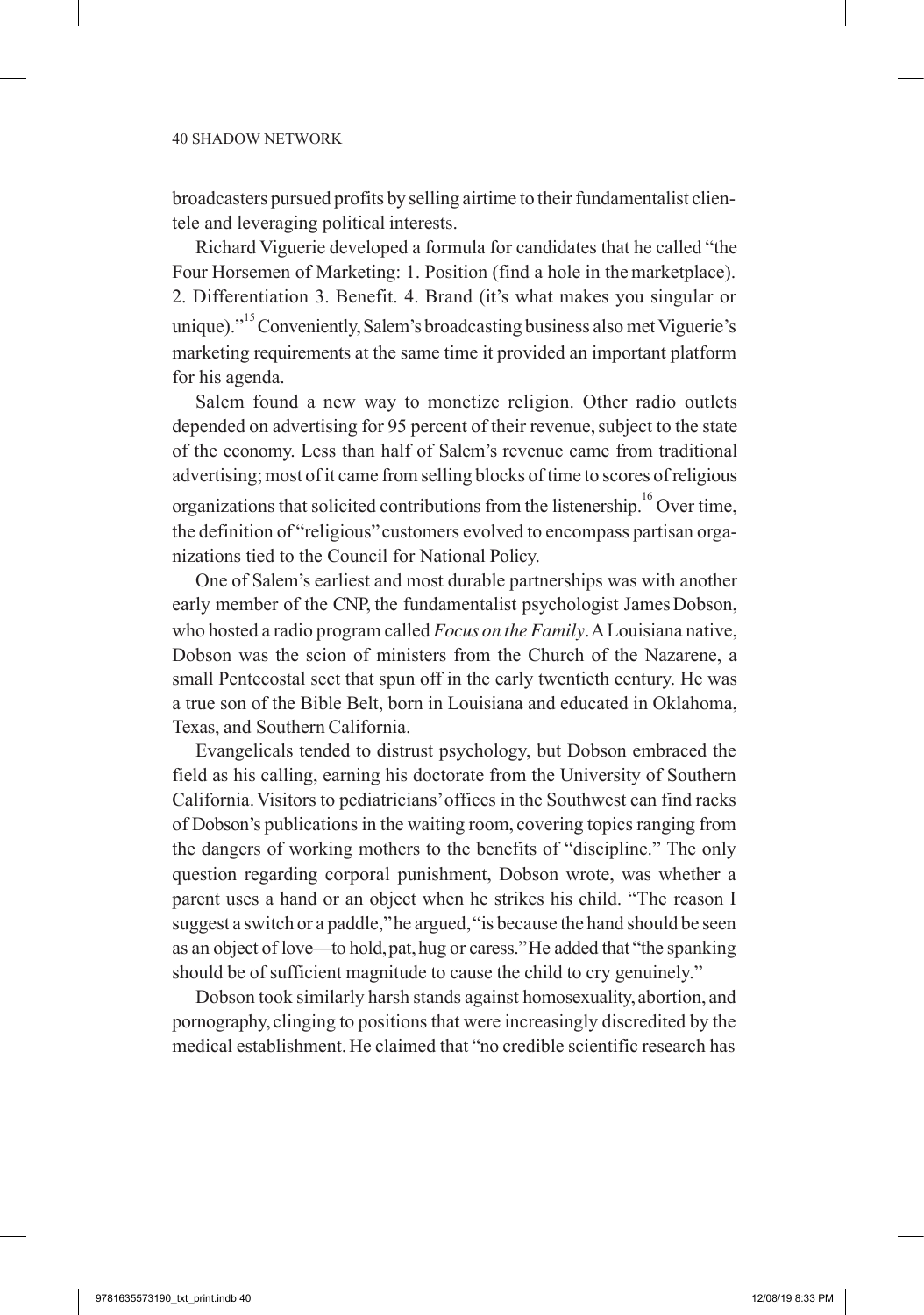substantiated the claim that homosexuality is genetic or innate."Instead, he held that it was usually the result of "a home where the mother is dominating, overprotective, and possessive while the father rejects or ridicules the child."<sup>17</sup>

Dobson was no fan of feminism. "A good part of my professional life," he noted, "has been devoted to trying to straighten out some of the feminist distortions about marriage and parenting and to address the relationships between men and our women in our society." His radio program invited Dorothy Patterson—wife of the Conservative Resurgence leader Paige Patterson—to support his case."A wife was created from the beginning to be a helper to her husband," she told his listeners. "That functional role . . . is one of subjection, it is one of submission."<sup>18</sup>

Dobson founded his flagship organization and launched his broadcasts, both named Focus on the Family, in 1977. By 1982 his programs had expanded to a half hour daily and were carried by almost two hundred stations.<sup>19</sup>

Dobson sported metal aviator glasses and thinning ginger hair draped in a long comb-over, the image of a social engineering nerd. His nostrums, delivered in a folksy drawl, urged parents to exercise the same authoritarian principles at home that they heard from the pulpit. Dobson's show was especially popular with homemakers struggling with marriage and parenting, who called in and wrote in epic numbers. Dobson hired a staff of Christian therapists to make sure every question received a sympathetic response.There was no charge for these services, but donations were gratefully accepted. Focus on the Family became a multimedia empire. Dobson published a series of bestselling marriage and parenting manuals, and his broadcasts reached audiences across the country on fundamentalist radio stations.

But Dobson aspired to more than counseling; he was also interested in politics. He had grown close to Paul Weyrich in the late 1970s, and the two men looked for ways to leverage hisinfluence.

The 1980 elections amounted to a declaration of war between fundamentalists and liberals in the United States. Ronald Reagan was the standardbearer not just of the fundamentalists but also of hawks on defense and fiscal conservatives. Over the early years of his presidency, advocacy organizations proliferated on both sides. In 1981 television producer Norman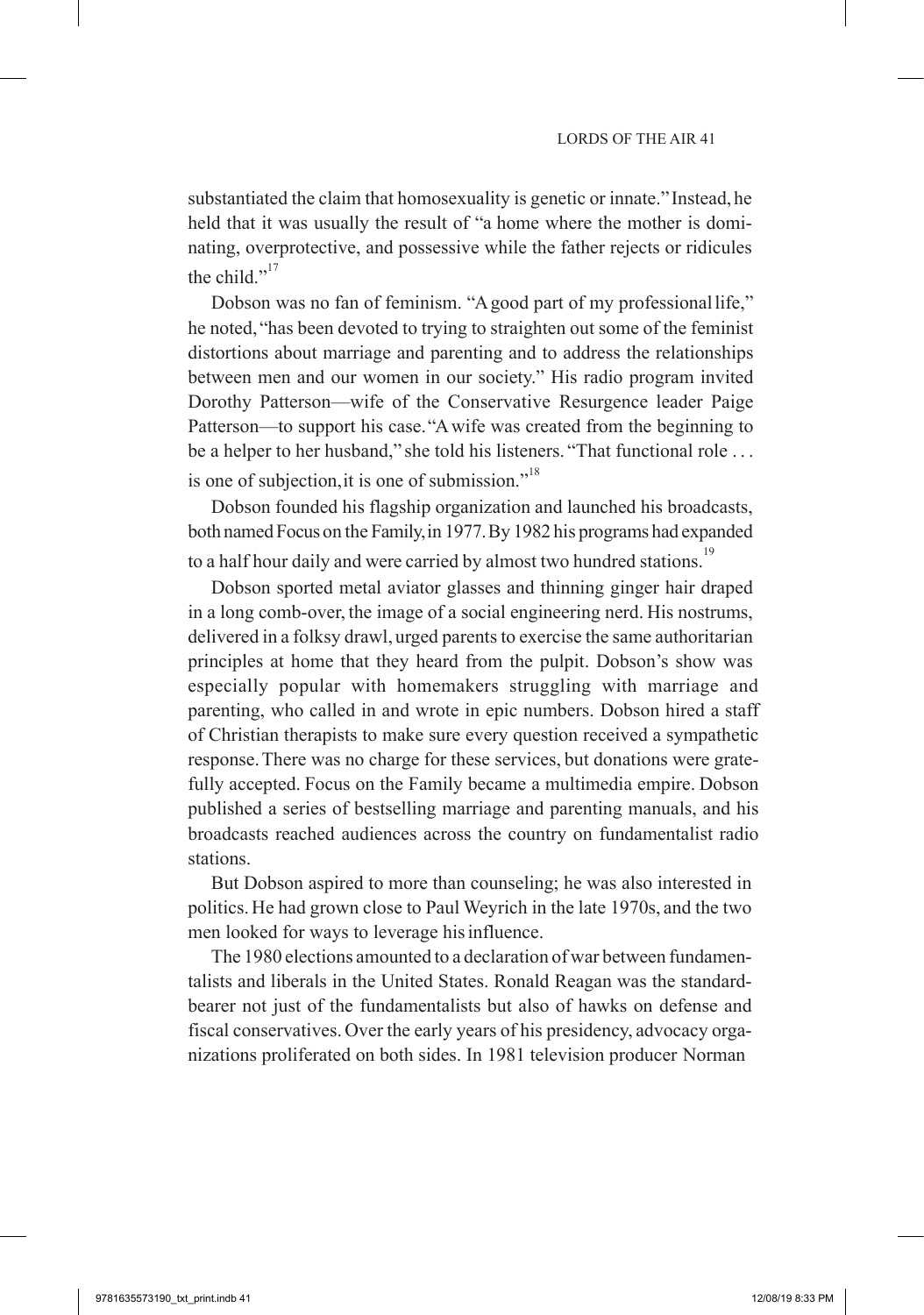Lear, Texas civil rights leader Barbara Jordan, and a group of their associates cofounded People for the American Way specifically to oppose thefundamentalist movement.

In 1983 James Dobson cofounded a new organization called the Family Research Council. This group, despite its anodyne title, served as the policy arm for Dobson's agenda, in partnership with the Council for National Policy."Family"was a loaded term from the start; it became the movement's code for its militant opposition to same-sex marriage. Dobson's programs kept homosexuals in the line of fire, cherry-picking, inflating, and inventing bogus "research" to suggest their pernicious influence in society, and ignoring legitimate studies that demonstrated their success in partnerships and parenting.

Communities in Middle America, like the ones where I grew up, were ripe for manipulation.In my hometown in Oklahoma in the 1970s and'80s, no one came out of the closet. I'd never knowingly seen or heard of a gay person until I left for college. Years later I heard that one of my Sunday school classmates—a kind, quiet boy with freckles—had moved to San Francisco after college, come out, and died by suicide. It's painful to think of the burden of secrecy and opprobrium he must have endured in our town. Radio offered an obvious advantage for the fundamentalist strate- gists.

Over the postwar period, the American landscape was covered by an interstate highway system. Americans commuted in their cars, ate in their cars, courted in their cars—often with the radio on.Epperson and Atsinger systematically expanded the Salem network across the country, station by station.

But radio wasn't the fundamentalists' only platform; television also played an essential role.Richard Viguerie's patron Billy James Hargis was one forerunner; Jerry Falwell was another. Both men purchased time on local stations, and fund-raising went hand in hand with audience engage- ment. In one mailing, dated August 13, 1981, Falwell urged his followers to send him money because his broadcast was "one of the few major ministries in America crying out against militant homosexuals . . . They do want to transform America into a modern Sodom and Gomorrah."<sup>20</sup>

Falwellstaged *The Old Time Gospel Hour*from his Baptist megachurch in Lynchburg,Virginia.At its height in the 1980s, his program was carried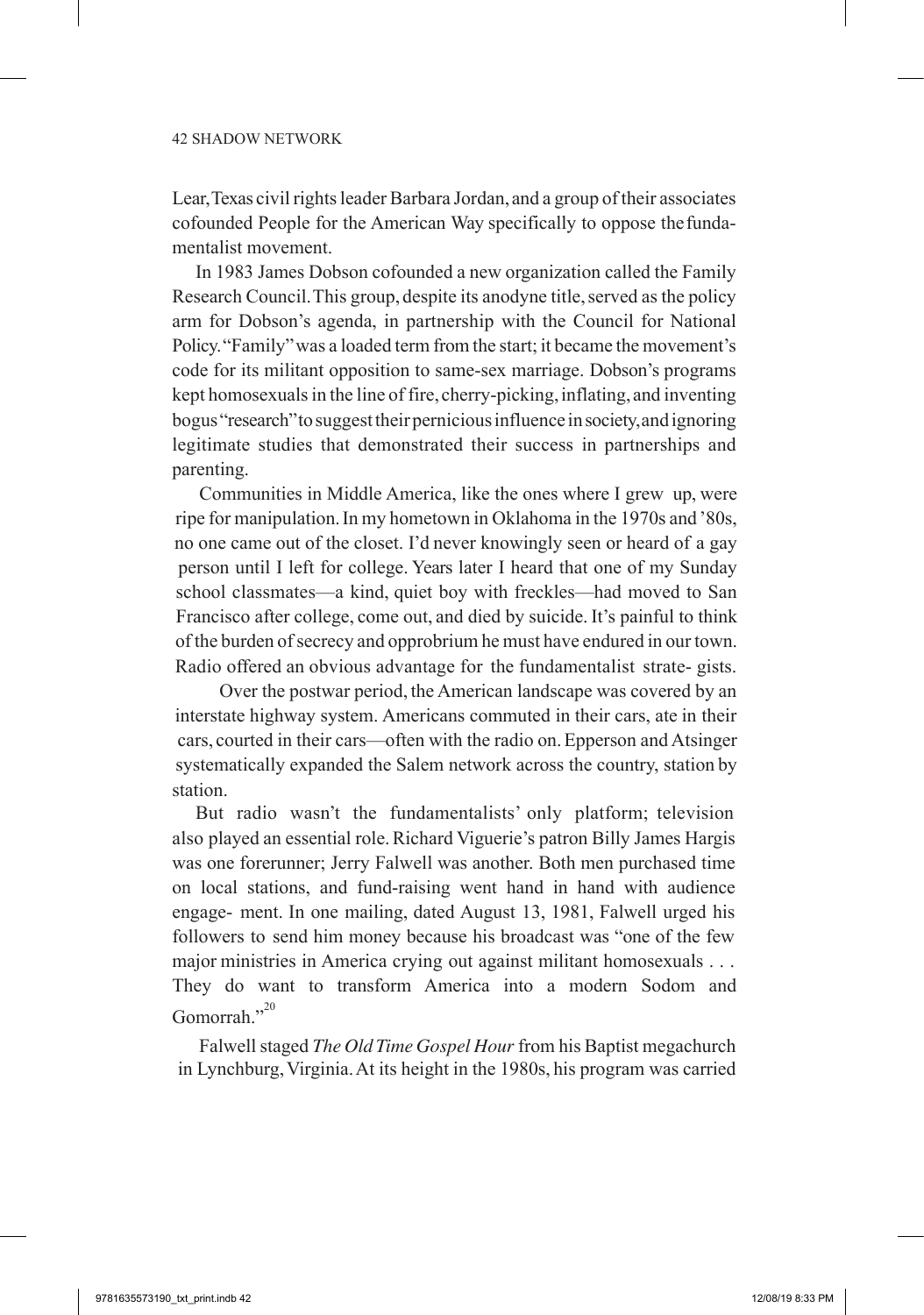on nearly four hundred U.S. television stations and nearly five hundred radio stations, and he claimed an audience of fifty million monthly viewers. (By comparison, the combined audiences for ABC, CBS, and NBC network news in 1980 was around forty-two million.<sup>21</sup>)

But the true pioneer was Pat Robertson, the son of a U.S. senator from Virginia. Robertson graduated with high marks from Yale Law School, but inexplicably failed the bar exam. He dealt with the trauma by becoming a Southern Baptist pastor.In 1960 the Federal Communications Commission opened up a new world of opportunity for fundamentalist preachers, giving commercial broadcasters the right to sell airtime they had previously given to traditional churches as a public service. The new ruling allowed fundamentalists the chance to compete in the marketplace and developtelemarketing as a profit center.

That year the thirty-year-old Robertson founded the Christian Broadcasting Network (CBN), with the vision of owning his own network rather than simply purchasing time on existing stations.His flagship program was called the 700 Club, named after the seven hundred donors who initially kept it afloat.CBN would become a major force among fundamentalist media, as well as a platform for Robertson's political ambitions. Robertson was an early member of the Council for National Policy's board of governors.

Robertson's initiative was emulated by the enterprising California pastor Paul Crouch and his wife Jan, who founded the Trinity Broadcasting Network (originally Trinity Broadcasting Systems) in 1973.CBN and TBN attracted vast audiences in Middle America with highly politicized programming, yet they were almost invisible to the national press corps. Following Reagan's election, Richard Viguerie was invited to a press breakfast in Washington. "We had a political earthquake last Tuesday," a puzzled journalistsaid."Nobody saw it coming.What happened?"Viguerie, amused, responded by asking how many of the two dozen or so journalists had ever

## heard of Pat Robertson. Only two or three raised their hands.<sup>22</sup>

But the *Christian Science Monitor* noted that while Pat Robertson's broadcasts didn't endorse specific candidates, they could (and did) "insin- uate" endorsements on the air. Fundamentalist media was becoming a political force. The *Monitor* reported that Christian broadcasters ran around 1,300 radio stations in the United States (one out of every seven); a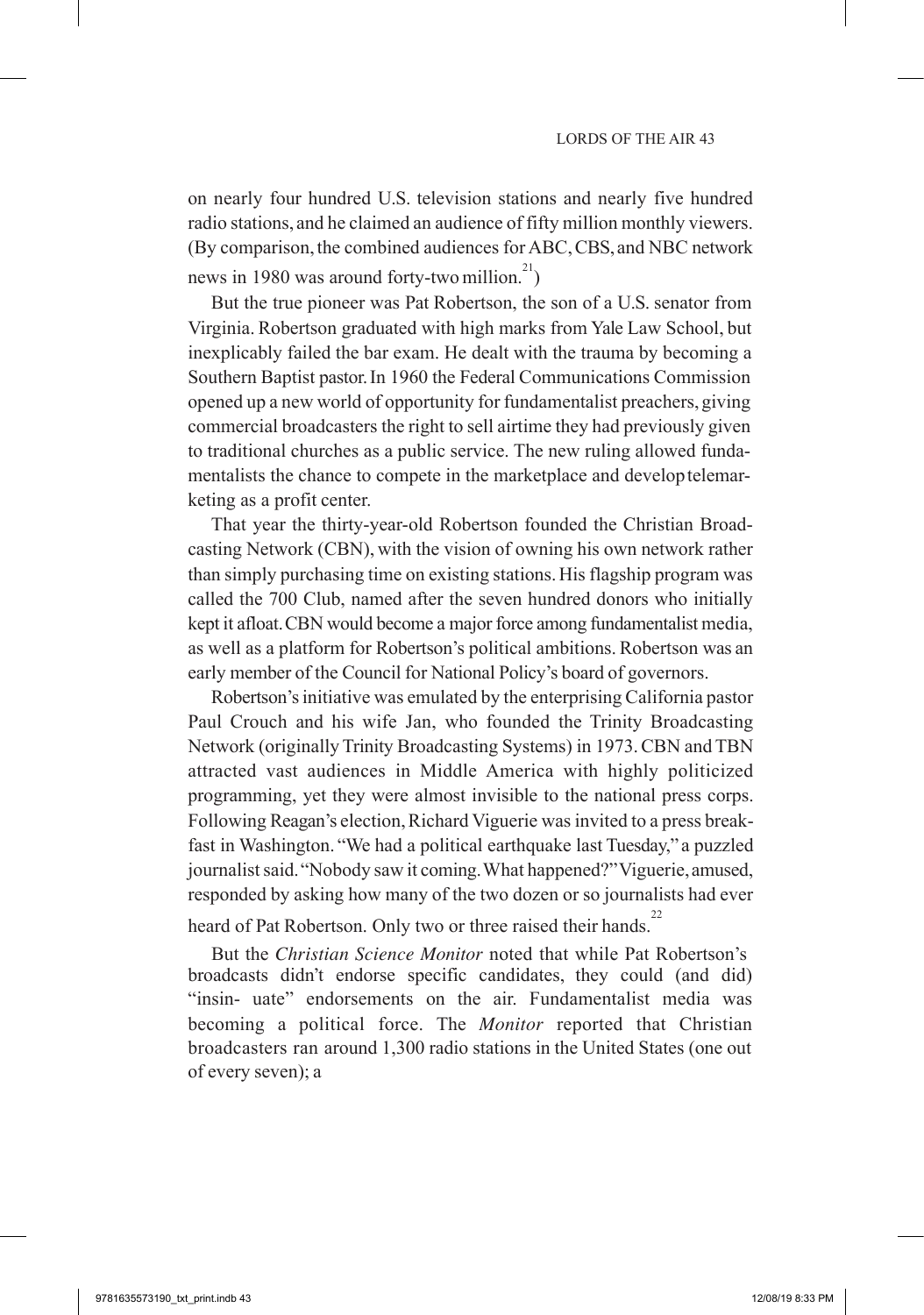third of commercial publishing was evangelical, and that the outcome of the election "may ultimately depend on the impact of the so-called'electronic church,'the far-reaching Christian broadcast networks."Viguerie predicted that born-again evangelicals could become "the strongest force in American politics in the next few years."<sup>23</sup>

The CNP leadership was disappointed by the early days of the Reagan administration. His cabinet appointments favored moderates, such as chief of staff James Baker, and the traditional Republican congressional leadership showed an unwelcome spirit of compromise with the Democrats across the aisle. The fundamentalists had expected Reagan to show his gratitude by moving full steam ahead on their social issues, ending abortion and quashing IRS challenges to their tax-exempt status. Instead, the White House emphasized economic policy and put the fundamentalists'issues on the back burner.

But they had a strong ally in California Republican Ed Meese, counselor to the president. It's not clear when Meese joined the CNP, but he served on the executive committee as of 1994 and as president in 1996.

In Reagan's second term, his administration handed the fundamentalists a gift that would galvanize their media and leverage it into an even more powerful political tool: itsruling on the Fairness Doctrine.The doctrine had been in effect since 1949,and required any radio or television broadcaster seeking a license to devote a certain amount of airtime to controversial matters of public interest and to offer opposing views on critical issues.

The doctrine also dealt with two other contingencies. If a station aired personal attacks on an individual involved in public issues,it was obliged to notify the party in question and offer a chance to respond. If a station endorsed a candidate, it had to provide other qualified candidates the opportunity to respond over its airwaves.

In 1985 the Federal Communications Commission's chairman (who had served as a Reagan campaign advisor) released a report arguing that the Fairness Doctrine violated First Amendment rights. The ensuing debate broke down along sharp party lines: the Democrat-controlled Congress passed legislation that codified the Fairness Doctrine into law, and Reagan vetoed the measure. In August 1987 the four FCC commissioners—all Reagan or Nixon appointees—abolished the doctrine unanimously.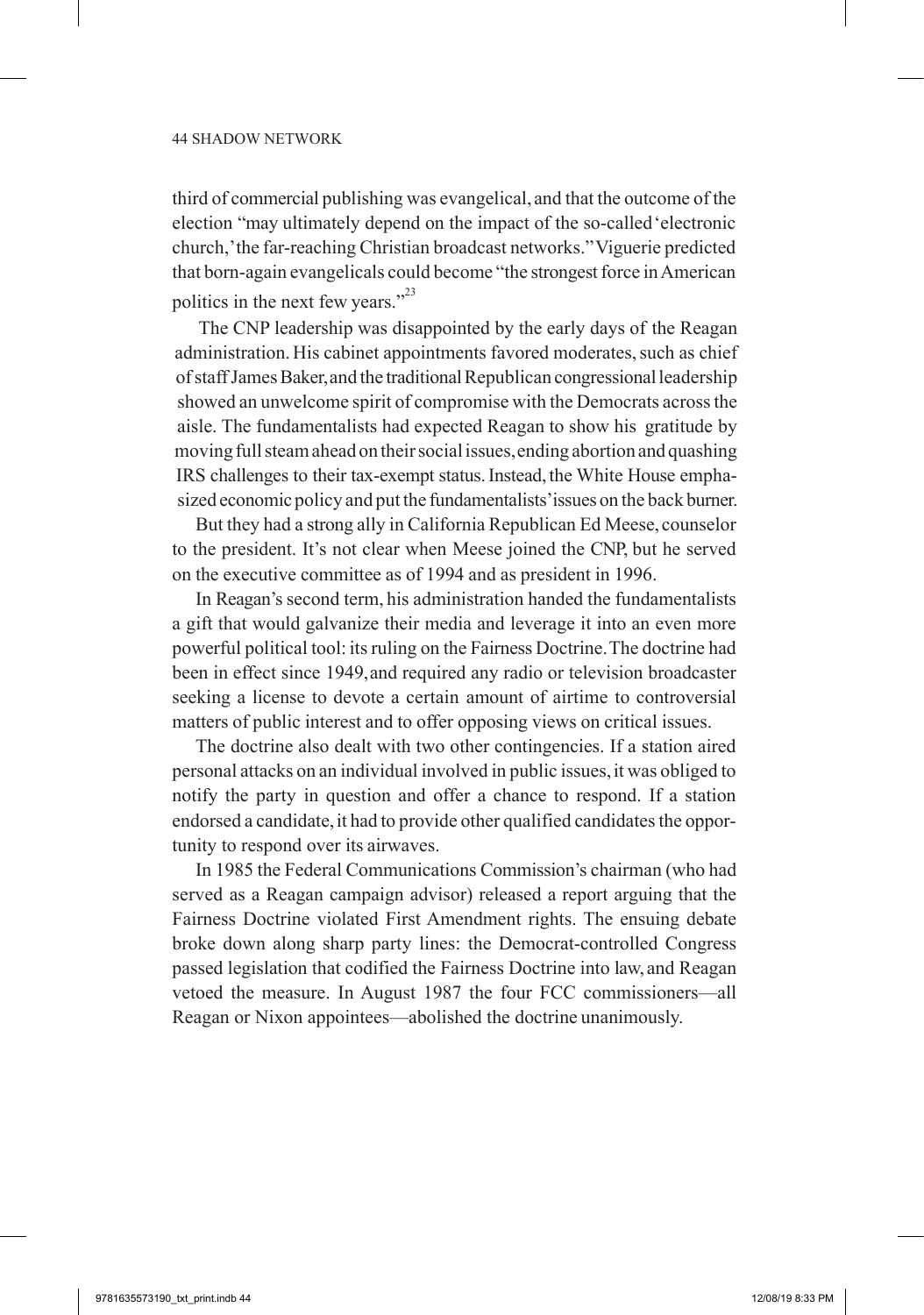Critics argued that the Fairness Doctrine had stopped making sense when cable television burst upon the scene with the birth of CNN in 1980. Television and radio transmissions were no longer captive to "scarce frequencies." Cable channels (which were not covered by the Fairness Doctrine) proliferated, representing diverse points ofview.

The advent of cable television—combined with the demise of theFairness Doctrine—represented a bonanza for the radical right. Many critics have focused on Fox News, launched in 1996, but the fundamentalist broadcasters benefited far earlier. Cable allowed them to both target and grow their audiences on a national level.The traditional networks employed huge teams of professional reporters, gatekeeping editors who checked facts, and vice presidents to enforce standards and practices, but the newly liberated cable broadcasters were unencumbered. Not only did they find ways to "insinuate" their endorsements of candidates, skirting the Johnson Amendment, they also launched an attack on professional news outlets.

North Carolina State professor Jason Bivens wrote in *Pacific Standard* magazine that fundamentalist broadcasting was politicized over the Reagan era: "Pat Robertson's longstanding talk show 'The 700 Club'. . . and others began to address what was happening in the news from a biblical perspective.They claimed they were providing viewers with 'real'explanationsthat media and liberal politicians covered up. These shows also reinforced conservative talking points as objective facts."

Fundamentalist broadcasting, Bivens added, "authorizes a particular, often conspiratorial way of viewing the world. It denounces neutrality or accountability to multiple constituencies as burdensome or even hostileto the Christian faith."<sup>24</sup> These rallying cries to tribalism and paranoia, echoing across the South and the West, would cleave a rift in Americans' political perceptions that persists to this day.

The disruption of the American media landscape didn't end with the birth of cable; it had just begun. Technology would shake up American journalism many times over the next few decades. The previous era had represented the apogee of legacy media. The national news media especially NewYork based—had played an important role in supporting the civil rights movement, providing a platform for Martin Luther King Jr. and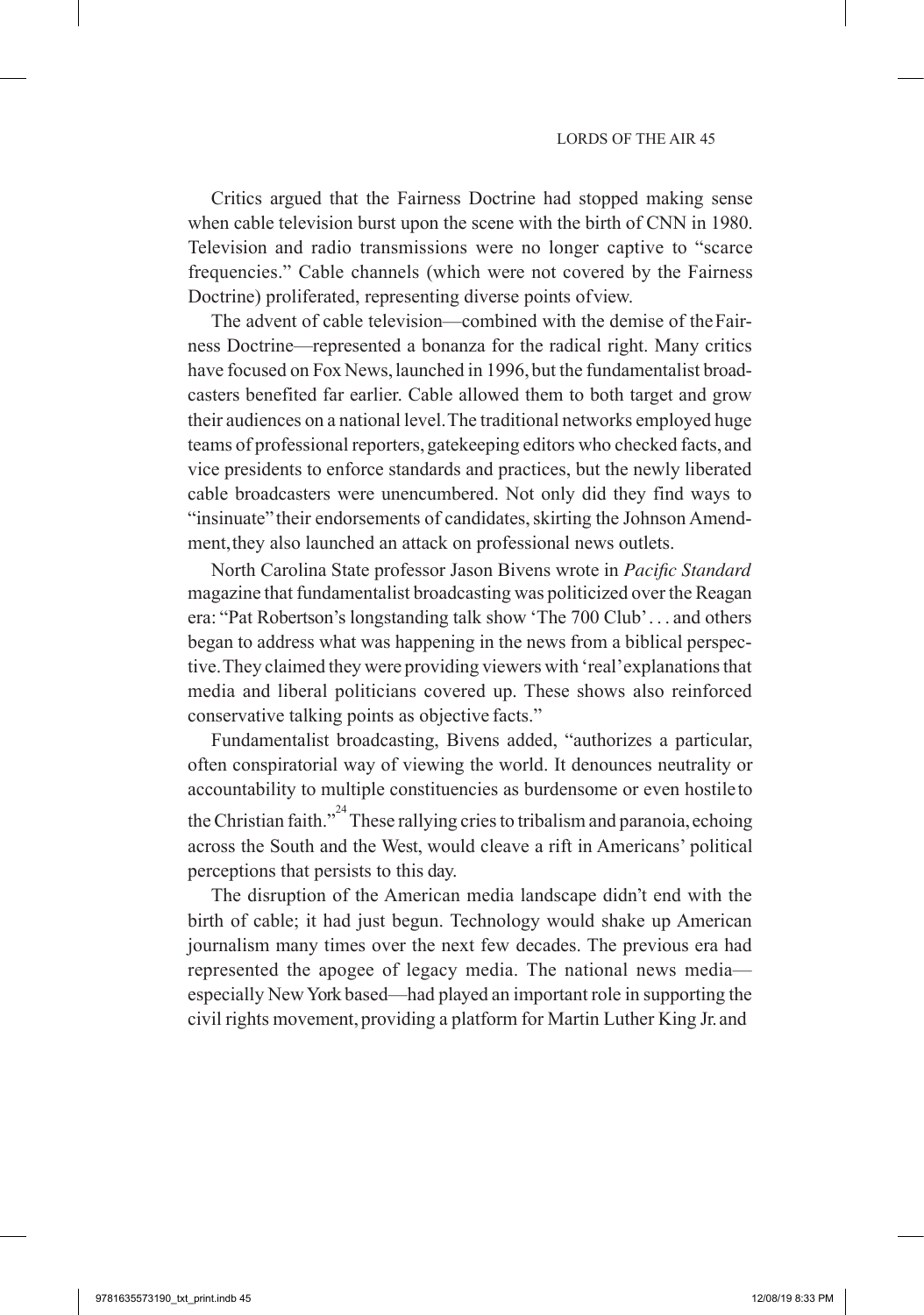shaming southern states for their brutal police tactics.The *New York Times*  and the *Washington Post* rode high on the Pentagon Papers and Watergate, where the power of the press triumphed over government lies and misdeeds. When Walter Cronkite, the most trusted man in television, declared that the Vietnam War was unwinnable, President Johnson responded, "If I've lost Cronkite, I've lost MiddleAmerica."<sup>25</sup>

I traveled across the national fault line.When I graduated from my high school in Oklahoma in 1972, my hometown newspaper's front page was dominated by national and international stories from the Associated Press and United Press International. Our family subscribed to *Newsweek* and *Life*, and dinner was accompanied by the six o'clock network news.When I left for Yale,I'd never seen the *New YorkTimes* or the *Village Voice*,but my classmates and I shared the same reference points for current events. American journalism was a national institution, and it wasthriving.

But the ground rules for broadcasting had been transformed, and the demise of the Fairness Doctrine paved the way for the expansion of companieslike Salem.There was no more right of reply."The last thing a religious broadcaster wanted to do was eat up airtime with liberals'promoting'abortion and homosexuality,"wroteAdam Piore in *Mother Jones*."But when the FCC repealed the fairness doctrine, the shackles that had forced Salem to tiptoe cautiously around the society's great cultural fault lines fell away."<sup>26</sup> The repeal gave Salem and other fundamentalist media new opportunities to widen the fault line across a regional as well as a cultural divide.

Other CNP members ran additional broadcasting operations, and the events of the late 1980s gave them a chance to grow. One important player was Donald Wildmon, a Methodist minister from Tupelo, Mississippi. Wildmon's crusade began one evening in 1976 as he watched television sitcoms with his family and was shocked by what he beheld: curse words and an extramarital love scene.Wildmon assigned his congregation to monitor network television and emerged with a list of programs to boycott including*Three'sCompany*,*LoveBoat*,and*Charlie'sAngels*(inwhichanatten-

tive monitor counted twenty-three "jiggle scenes").<sup>27</sup> Wildmon resigned from his pastorate and founded a group to organize pickets and boycotts against the networks.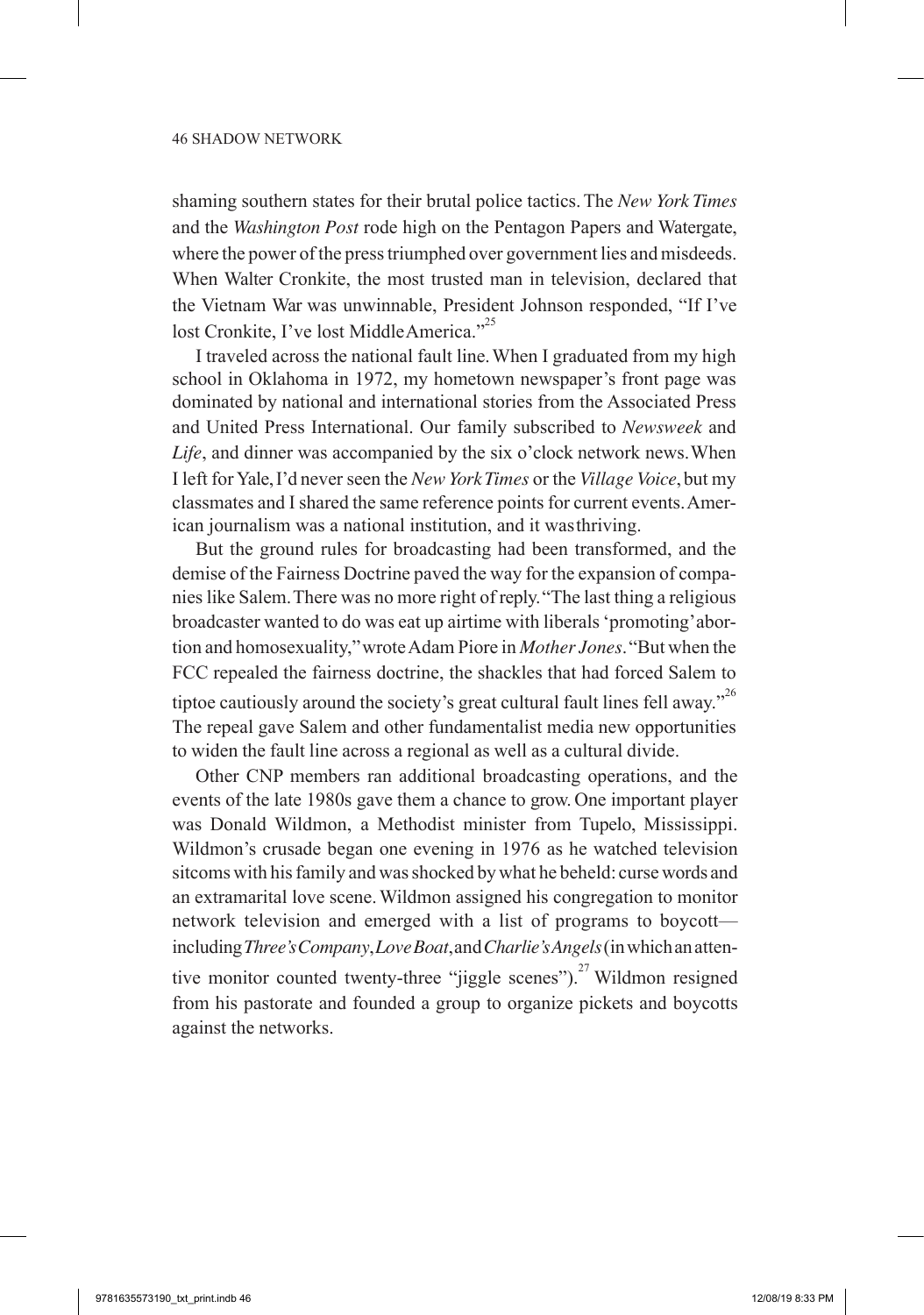In 1982 Wildmon was appointed to the board of governors of the Council for National Policy, and in 1988 he changed the name of his group to the American Family Association.Three years later he launched American Family Radio.It would expand into scores of stations across the South and the Midwest, providing a platform for Wildmon and other CNP stalwarts, including James Dobson.<sup>28</sup>

Dobson was also reviewing his strategy. His Family Research Council had begun to run short of funds and lose steam. In 1989 Dobson merged Focus on the Family and the Family Research Council, and ramped up the Family Research Council's radio programming, with an emphasis on influencing policy.That same year he brought on a new president, Gary Bauer, a diminutive Southern Baptist from Covington, Kentucky. Bauer's credentials were ideal: he had worked in opposition research for the Republican National Committee, in government relations for the Direct Mail Marketing Association,and as an advisor on domestic policy for the Reagan administration. Bauer and Dobson began planting Family Policy Councils, state-based organizations with a mandate to lobby legislatures for "profamily" (i.e., anti-LGBT) laws.

But the movement experienced some setbacks. Over 1987 and 1988, a series of sex scandals broke involving prominent televangelists with connections to the movement. One was Pentecostal preacher Jim Bakker, who began his broadcasting career at Pat Robertson's Christian Broadcasting Network. A 1987 investigation revealed that Bakker had defrauded his contributors, in part to fund a \$279,000 payoff to a young assistant who accused him of rape. Bakker was sentenced to forty-five years in prison. (His term waslater reduced to eight years, and he wasfreed in 1994.) Next came Louisiana Pentecostal preacher Jimmy Swaggart (a cousin to rockabilly star Jerry Lee Lewis),who was exposed for patronizing prostitutes.

CNP member Jerry Falwell denounced Bakker as "the greatest scab and cancer on the face of Christianity in 2,000 years of church history." Falwell—whose own broadcast lost fifty stations in the fallout—took the program over himself, but the damage was done.<sup>29</sup>

Televangelism had grown exponentially in the South and the West,but it was regarded as a regional curiosity by the mainstream news media. When